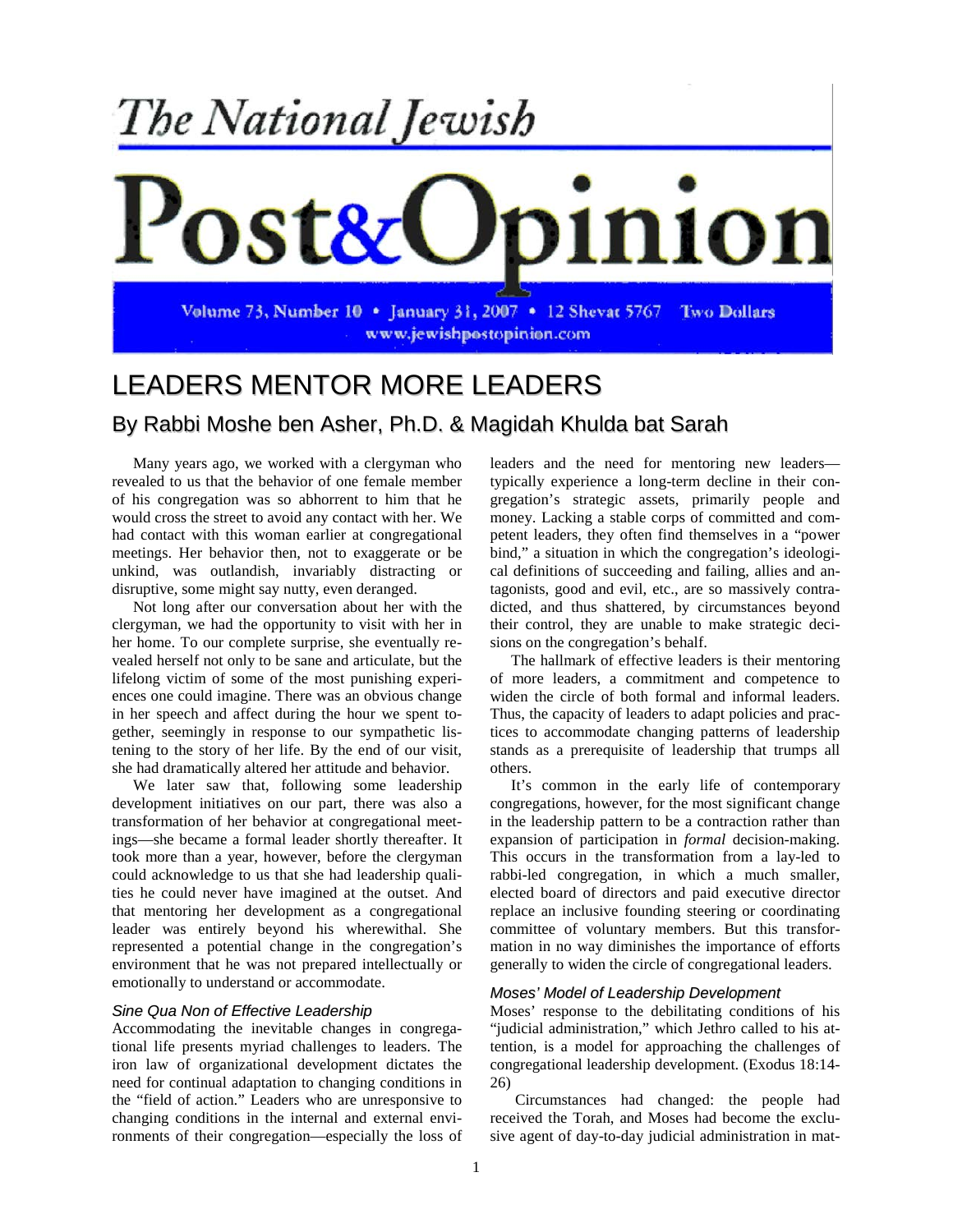ters large and small, and the arbiter of all judicial appeals. But his role went far beyond deciding judicial issues; he had taken on the burden of answering myriad questions from the Israelites who sought knowledge of and help from God.

Jethro didn't ask Moses how he felt about the situation or whether he was comfortable with it, but he inquired about its effects on the well-being of the *community*—to wit: "What is this thing that you do to the people?" (Exodus 18:14) When Moses replies that he's only acting for the good of the people—to "make known the decrees of God and His teachings"—as if to say, I'm not doing this for my own benefit, Jethro makes clear to Moses that it's certainly not in his own self-interest to monopolize decision-making, that inevitably he will burn out (Exodus 18:18), which obviously would not be in the people's interest.

The heart of the change that Jethro proposed to Moses required that decision-making be more inclusive, that greater numbers should make and own the decisions that would affect the people. In effect, Jethro proposed that Moses undertake a large-scale program of leadership development in which thousands of individuals would begin to share the leadership responsibility and authority with Moses.

Every seventh or eighth man in Israel was to be a judge—an estimated 78,600! (Sanhedrin 18a) Rabbi Samson Rafael Hirsch (1808-1888), the father of modern orthodox Judaism, teaches that they were not *placed over* a thousand, a hundred, etc., but *chosen out of* them, ". . . nominated by the people themselves, and only confirmed and appointed by Moses. . . ." The Midrash teaches us that Moses asked the people "to propose capable and pious" candidates for him to appoint "as judges and leaders." He explained to the people that, "If a man were to present himself to me as a candidate . . . I alone should not be able to decide . . . ; but you know them, and hence it is advisable for you to propose them." (*Legends of the Jews*) According to Or Hachayim (Rabbi Chaim ben Attar, 1696-1744), Moses would not appoint them ". . . until they also proved acceptable to all the people and the people asked for them to be appointed. . . ." Moreover, Moses named them not only to decide legal issues, but also to teach Torah to the people.

#### *Traditional Qualities of Leaders*

The Midrash specifies the desirable qualities of a leader: possessing wisdom (i.e., understanding of what is morally true, right, and lasting), reverence (i.e., profound awe, respect, veneration, and, often, love) for God, modesty, hatred of covetousness, love of truth, love of humanity, a good name (i.e., a reputation for integrity, compassion, and justice), and a devotion to study of Torah and public affairs. (*Legends of the Jews*)

The leaders of the people were to have moral stamina, a willingness to listen to all the people, and sufficient strength of character to resist intimidation by the more powerful members of the community. They would be the ones upon whom the people could rely, and thus the people would follow them. They would reject all forms of personal enrichment gained at the expense of another by threats or actual wrongdoing. According to Rabbeinu Bachya (Rabbi Bachya ben Asher, 1255-1340), "All of this goes to show that the principal quality of a judge [and leader of the people] is not his intellect but his personal virtue."

From Rabbi Hirsch, we learn that the qualifications for those appointed leaders over thousands were different than those appointed over hundreds, and so on. The organization proposed by Jethro required "different ranks of competence for each level of judges." We might imagine the qualifications of the leaders as such that the "rulers of thousands" would be those who could extend their vision and commitment to klal Yisrael (the whole people). The "rulers of hundreds" would be those who could teach and apply the law while respecting the uniqueness of each group or faction within the community. The "rulers of fifties" would be those who could balance the requirements of both order, which requires upholding the decisions of lesser judges, and disorder, which results from confirming unjust judgments. The "rulers of tens" would be those who could judge and teach face-to-face every member of the community. And, presumably, every level of leadership would have the qualifications of the levels beneath it.

#### *Principles of Leadership Development*

Paralleling the Torah's wisdom, we have a saying from our experience in the field of community and congregational organizing: Whatever the problem, whatever the solution, *do leadership development*! In effect, whatever the challenges presented by the action-field of the organization, maximize its leadership resources in response—whether for workgroup leadership, supervisory leadership, administrative leadership, managerial leadership, juridical leadership, or religious and spiritual leadership.

Notwithstanding the historical lessons of our people and the insights derived from community organizing theory and practice, given the day-to-day demands and pressures we face it's not surprising that most congregational members, left to their own devices, do not want to pay the price of leadership—they overwhelmingly reject the demands of participation on their time, energy, and spirit. They know that the path of least resistance is to abandon personal responsibility for making congregational life relevant to the day-to-day pressures and hopes of its members, choosing instead to privatize their wants and needs and the means to satisfy them.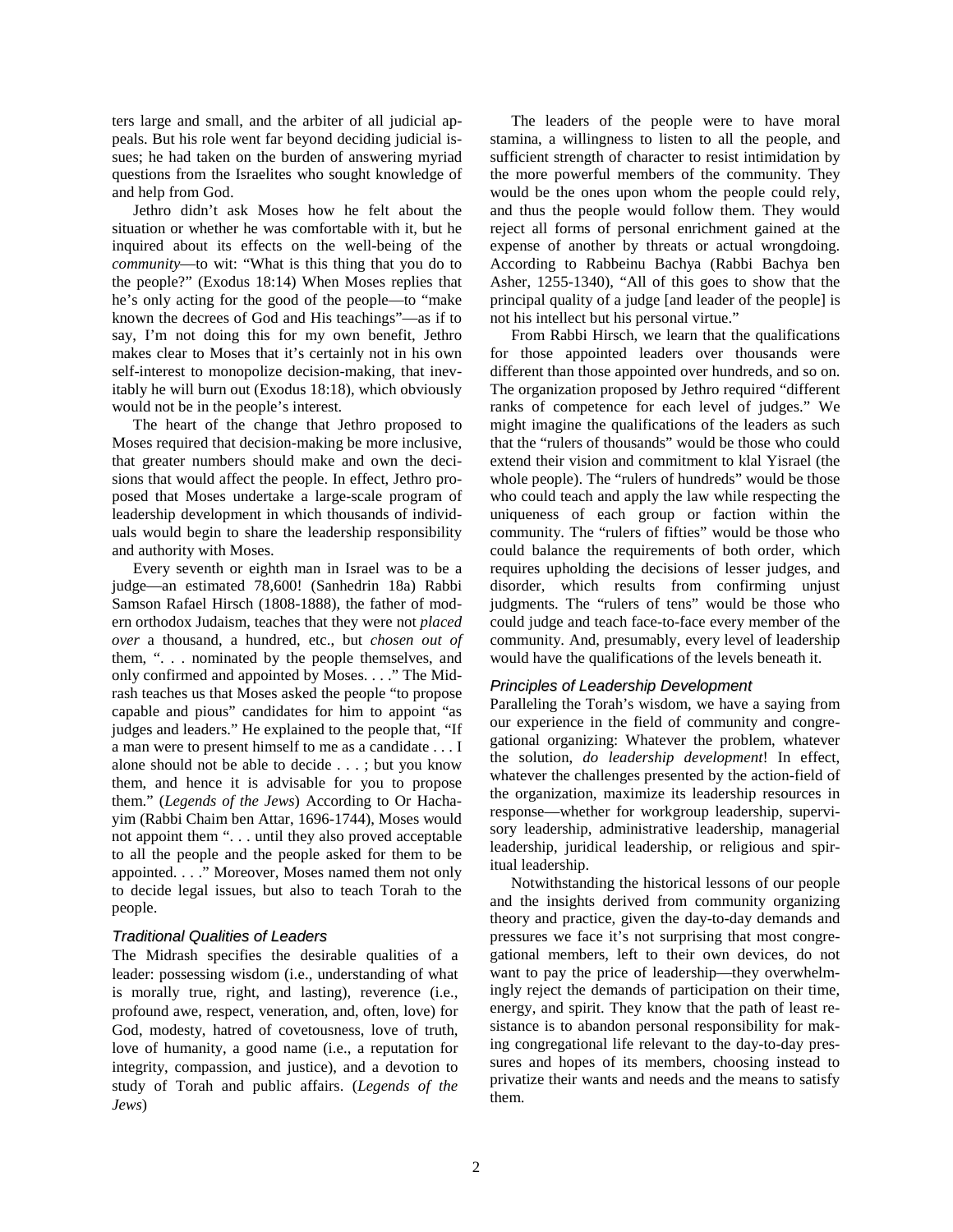How are the small bands of leaders to mentor more leaders under these circumstances? What are the principles by which they are to produce a surplus—if such a thing is possible—of competent and committed leaders, both formal and informal?

In our society, we typically describe leaders as "born that way." We often regard as leaders those who "speak well" in front of others—that is, they are good at making speeches. We mostly do not regard as leaders those who do not speak well and, maybe more importantly, they do not think of themselves as leaders.

Moses had this problem. He didn't believe that he was a leader. He reacts to Adonai's challenge—"Come now therefore, and I will send you to Pharaoh, that you may bring forth my people the children of Israel out of Egypt" (Exodus 3:10)—with quaking confidence and self-deprecation: "Who am I, that I should go to Pharaoh, and that I should bring forth the people of Israel out of Egypt?" (Exodus 3:11) In the next chapter, Moses says, "I am not eloquent, neither yesterday nor the day before, nor since you have spoken to your servant; but I am slow of speech, and of a slow tongue." (Exodus 4:10)

How is it, then, that Moses then goes on to lead the people—out of bondage, to Mattan Torah (i.e., the giving and receiving of the Torah) at Mt. Sinai, and to the Promised Land?

Moses learns to be a leader in a *relationship*. He is neither born a leader nor programmed by his upbringing to be the leader he becomes. His transformation occurs through Adonai's tutelage. The unique character of their relationship is that God speaks to Moses "as a man speaks to his friend": *panim el panim* (פנים אל פנים), face to face (Exodus 33:11); *peh el peh* (פה אל פה), mouth to mouth (Numbers 12:8); and *ayin b'ayin* ( ), eye to eye (Numbers 14: 14). They communicate directly. Their relationship shows the proximate character of all relationships for effective leadership development: they are face to face.

The importance of the face-to-face relationship between Adonai and Moses is apparent when we examine what Adonai does to help Moses build his confidence to confront Pharaoh and rally the people.

Adonai's first response is support: "Certainly I will be with you." (Exodus 3:12) What may be less apparent is the role that Adonai's challenge plays in building Moses' confidence. God challenges Moses to do something that he has not done before. Rashi (Rabbi Shlomo ben Yitzchak, 1040-1105) teaches that it took God seven days to convince Moses to act. (Midrash Rabbah, Numbers 21:15) To Moses' arguments that he does not speak well, Adonai responds: "Who has made man's mouth? Who makes the dumb, or deaf, or the seeing, or the blind? Is it not I Adonai? Now therefore go, and I will be with your mouth, and teach you what you shall say." (Exodus 4:11-12)

When Moses next calls out to God, he has already confronted Pharaoh, only to see the people's burden increased. (Exodus 5:23) Although he has in fact met the challenge, Moses feels himself to be a failure. God's response is in the form of *accountability mentoring*, an accounting of Moses' performance in response to the challenge, and mentoring as appropriate to the outcome, whether successful or failed—in this instance to buck up the messenger's morale for the challenges yet to come. Moses learns who he is dealing with and what will happen next—Adonai, who appeared to Abraham, Isaac, and Jacob, announces that He will raise a mighty hand against Pharaoh, and bring the Hebrews out of Egypt and to a promised land (Exodus 6:1-8), presumably with Moses leading them.

#### *Summarizing Guidelines*

We've learned that good leaders are not born or found, but developed by other leaders. Following the model of our tradition, when identifying potential leaders, we especially pay attention to qualities of character, which are always more important than knowledge and skill. Character deficiencies can have devastating consequences, while we can acquire knowledge and skill.

The first step in leadership development is to build neighborly relationships within the congregational community, not unlike those that existed 50 or 75 years ago between neighbors who knew one another's day-today pressures and hopes. The second step is to create or identify roles and situations that offer opportunities for leadership development.

But then how do we accomplish the third step, how do we get people involved? How do we overcome their fear of failure, their fear of burdensome demands, and their fear of unending commitment?

We create ever-widening circles of congregational leadership through face-to-face relationships, the hallmark of which is leaders thoughtfully offering support, challenges, and accountability mentoring to potential leaders.

Our first rule of leadership development is not to try to convince someone to become a leader; instead we ask the person to do a specific, limited job that requires and inculcates leadership capabilities. People rarely come to understand their potential for leadership through talk or intellectual information, but almost always by engaging in action.

If we want to test the efficacy of this leadership development model, we may ask: How many leaders, not previously considered leaders, have current leaders supported, challenged and mentored this past year?

And how many leaders are they developing?

The import of these questions is numerical, for if leaders develop other leaders, who themselves develop yet more leaders, then there is a potential multiplication